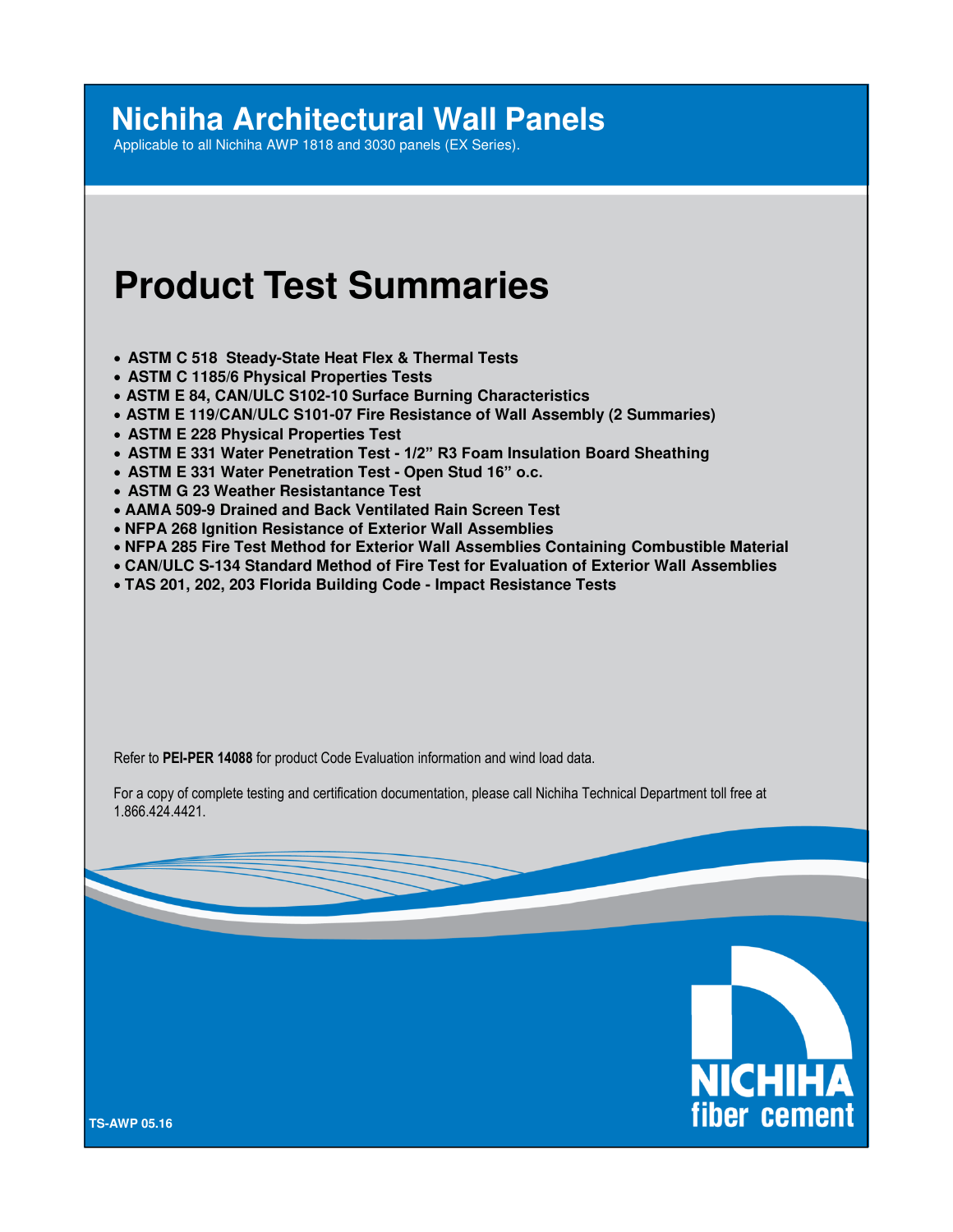

### **ASTM C 518 Steady-State Heat Flex & Thermal Transmission**

| Date of Test:                      | February, 1998                                                                                                                                                                                                                                                                                                                                                                                                                                                                                                                                                                   |                        |
|------------------------------------|----------------------------------------------------------------------------------------------------------------------------------------------------------------------------------------------------------------------------------------------------------------------------------------------------------------------------------------------------------------------------------------------------------------------------------------------------------------------------------------------------------------------------------------------------------------------------------|------------------------|
| <b>Test Agency:</b>                | <b>Commercial Testing Company</b><br>1215 South Hamilton Street, Dalton, GA 30722                                                                                                                                                                                                                                                                                                                                                                                                                                                                                                |                        |
| <b>Test Method:</b>                | ASTM C 518 Steady-state heat flux measurements and thermal transmission properties by means of the heat<br>flow metal apparatus.                                                                                                                                                                                                                                                                                                                                                                                                                                                 |                        |
| <b>Test Specimen:</b>              | Nichiha Brick, Stone & Block™ Fiber Cement Panels                                                                                                                                                                                                                                                                                                                                                                                                                                                                                                                                |                        |
| Specimen<br><b>Specifications:</b> | Thickness: 25mm (nominal 1").                                                                                                                                                                                                                                                                                                                                                                                                                                                                                                                                                    |                        |
| <b>Test Procedure:</b>             | The test apparatus consists of a hot plate, a cold plate, a heat flow meter, and the necessary electronic<br>measurement devices. The test specimen is held between the two temperature controlled plates, of which<br>the lower can be raised or lowered to the desired specimen thickness.                                                                                                                                                                                                                                                                                     |                        |
| <b>Test Results:</b>               | The test results show the Nichiha Brick, Stone & Block Fiber Cement Panels to have a thermal resistance or<br>R Value of 1.23. This data is shown below. The hot plate temperature record was 99.88°F and the cold<br>plate temperature record as 51.18°F. The mean temperature recorded during the test was 75.53°F.<br>K=SE: $(\Delta X/t1-t2)$<br>S: Calibrated constant derived from the SRM.<br>E: Heat flow output in millivolts.<br>AX: Specimen thickness.<br>t1: Hot plate temperature.<br>t2: Cold plate temperature.<br>Thermal resistance, R is the reciprocal of k. |                        |
| <b>Element</b>                     |                                                                                                                                                                                                                                                                                                                                                                                                                                                                                                                                                                                  | <b>Measurement</b>     |
| <b>Hot Plate</b>                   |                                                                                                                                                                                                                                                                                                                                                                                                                                                                                                                                                                                  | 99.88 F                |
| Cold Plate                         |                                                                                                                                                                                                                                                                                                                                                                                                                                                                                                                                                                                  | $51.18$ <sup>°</sup> F |
| Mean Temperature                   |                                                                                                                                                                                                                                                                                                                                                                                                                                                                                                                                                                                  |                        |
|                                    |                                                                                                                                                                                                                                                                                                                                                                                                                                                                                                                                                                                  | 75.53°F                |
| E                                  |                                                                                                                                                                                                                                                                                                                                                                                                                                                                                                                                                                                  | 15.555                 |
| $\Delta\mathsf{X}$                 |                                                                                                                                                                                                                                                                                                                                                                                                                                                                                                                                                                                  | 0.626                  |
| k                                  |                                                                                                                                                                                                                                                                                                                                                                                                                                                                                                                                                                                  | 0.816                  |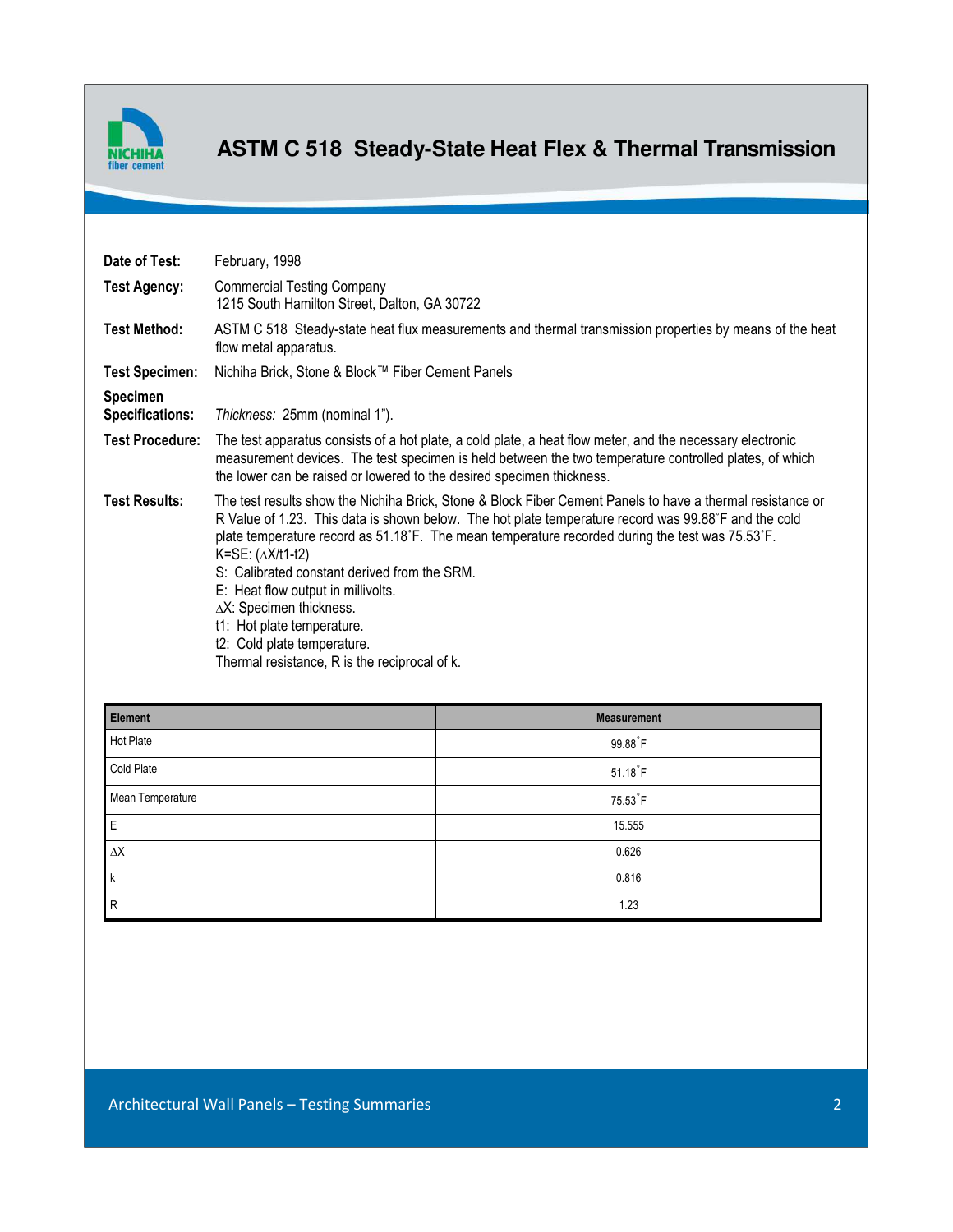

# **ASTM C 1185/6 Physical Properties**

| Date of Test:                      | October, 2015                                                                                                                       |
|------------------------------------|-------------------------------------------------------------------------------------------------------------------------------------|
| <b>Test Agency:</b>                | Progressive Engineering, Inc.<br>58640 State Road 15, Goshen, IN 46528                                                              |
| <b>Test Method:</b>                | ASTM C 1185-08 Standard Test Methods for Sampling and Testing Fiber Cement Flat Sheets                                              |
|                                    | ASTM C 1186-08 Standard Specification for Flat Fiber Cement Sheets                                                                  |
| <b>Test Specimen:</b>              | Nichiha Architectural Wall Panels (AWP - EX Series)                                                                                 |
| <b>Specimen</b><br>Specifications: | Thickness: 16mm (nominal 5/8").<br>Width: Various.<br>Length: Various.                                                              |
| <b>Test Procedure:</b>             | The tests were performed in accordance to ASTM requirements.                                                                        |
| <b>Test Results:</b>               | The test results show Nichiha AWP meet the requirements of ASTM C1186 to be classified as a Type A,<br>Grade II fiber cement sheet. |

| Property                                                                                                                                                       | <b>Test Result</b>                                      | Requirement                                                                                                           | Pass/Fail                                    |
|----------------------------------------------------------------------------------------------------------------------------------------------------------------|---------------------------------------------------------|-----------------------------------------------------------------------------------------------------------------------|----------------------------------------------|
| Dimensional Tolerances:<br>Length, in.<br>Width, in.<br>Squareness, in.<br>Squareness-Edge Straight, in.<br>Thickness, in.                                     | 0.0<br>3/32<br>1/16<br>< 1/32<br>$-0.002$               | $+/- 1/4$<br>$+/- 1/8$<br>< 10/32<br>< 10/32<br>$+/- 0.05$                                                            | Pass<br>Pass<br>Pass<br>Pass<br>Pass         |
| Water Absorption, % by mass                                                                                                                                    | 13.9                                                    | Report value                                                                                                          | Report value                                 |
| Moisture Content, %                                                                                                                                            | 7.1                                                     | Report value                                                                                                          | Report value                                 |
| Density, lbs./ft^3                                                                                                                                             | 74.4                                                    | Report value                                                                                                          | Report value                                 |
| Moisture Movement, %<br>Parallel<br>Perpendicular                                                                                                              | $-0.90$<br>1.177                                        | Report value                                                                                                          | Report value                                 |
| Flexural Strength<br>Equilibrium, psi<br>Wet saturated, psi<br>Freeze/Thaw, % Retention<br>Warm Water, psi-Parallel<br>Perpendicular<br><b>Water Tightness</b> | 1580<br>1568<br>80<br>1565<br>1232<br>No drop formation | ≥1450<br>≥1015<br>80<br>No cracks or structural alteration<br>No cracks or structural alteration<br>No drop formation | Pass<br>Pass<br>Pass<br>Pass<br>Pass<br>Pass |
| Heat/Rain Resistance                                                                                                                                           | No apparent changes                                     | No visible cracks or structural alteration                                                                            | Pass                                         |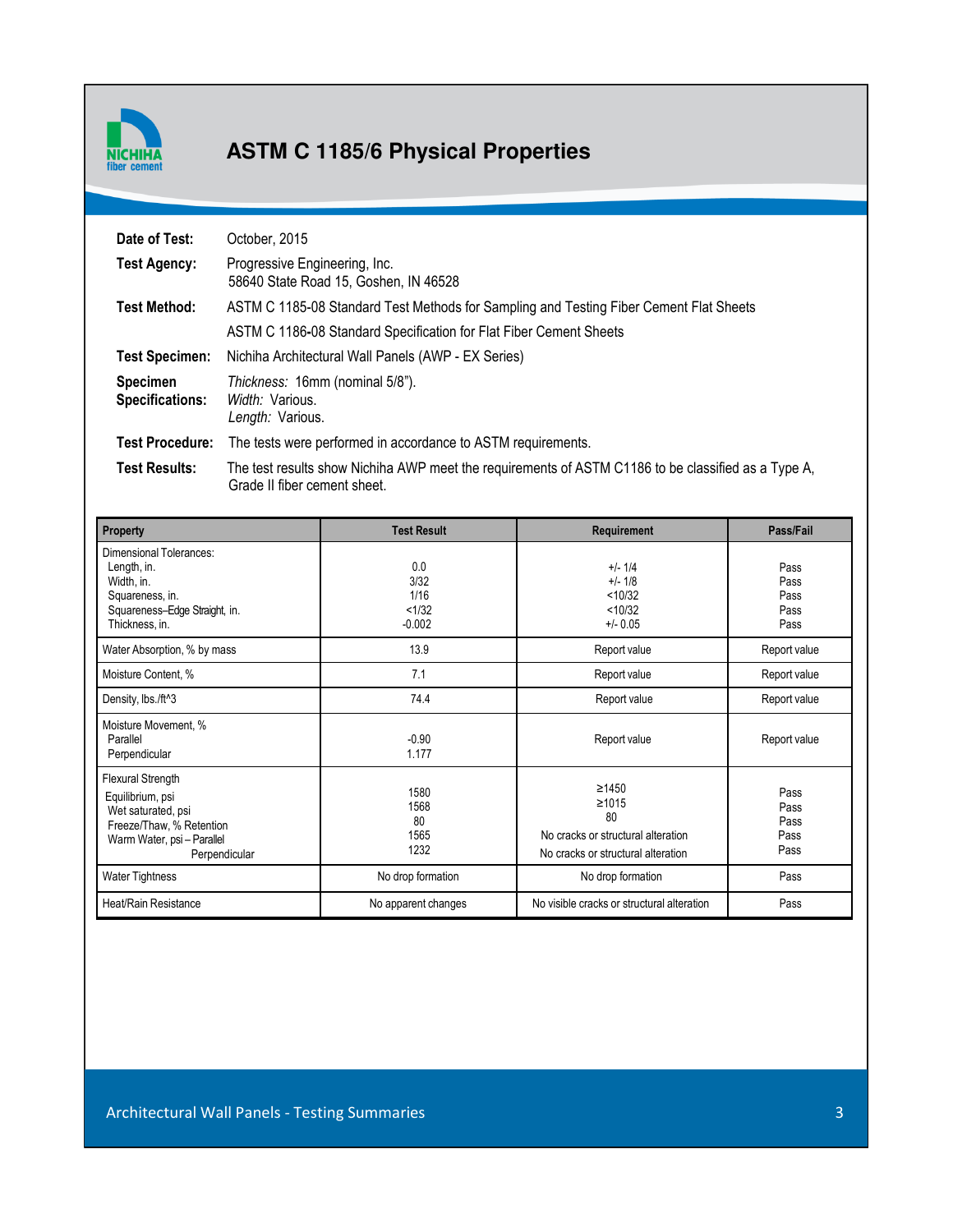

# **ASTM E 84 Surface Burning Characteristics**

| Date of Test:               |                                                                                                                                                                                                                                                                                                                                                                                                                                                                                                                                                                                                                                                                                                                                                                                                                  | September 4, 2015                                                                                         |                                        |            |            |
|-----------------------------|------------------------------------------------------------------------------------------------------------------------------------------------------------------------------------------------------------------------------------------------------------------------------------------------------------------------------------------------------------------------------------------------------------------------------------------------------------------------------------------------------------------------------------------------------------------------------------------------------------------------------------------------------------------------------------------------------------------------------------------------------------------------------------------------------------------|-----------------------------------------------------------------------------------------------------------|----------------------------------------|------------|------------|
| <b>Test Agency:</b>         |                                                                                                                                                                                                                                                                                                                                                                                                                                                                                                                                                                                                                                                                                                                                                                                                                  | <b>Commercial Testing Company</b><br>1215 South Hamilton Street, Dalton, GA 30720                         |                                        |            |            |
| <b>Test Method:</b>         | ASTM E 84-15a Standard test method for surface burning characteristics of building materials, sometimes<br>referred to as the Steiner Tunnel test.                                                                                                                                                                                                                                                                                                                                                                                                                                                                                                                                                                                                                                                               |                                                                                                           |                                        |            |            |
| <b>Test Specimen:</b>       |                                                                                                                                                                                                                                                                                                                                                                                                                                                                                                                                                                                                                                                                                                                                                                                                                  | Nichiha Architectural Wall Panels (AWP - EX Series)                                                       |                                        |            |            |
| Specimen<br>Specifications: |                                                                                                                                                                                                                                                                                                                                                                                                                                                                                                                                                                                                                                                                                                                                                                                                                  | Thickness: 16mm (nominal 5/8").<br>Width: 455mm (nominal 17-7/8").<br>Length: 3030mm (nominal 119-5/16"). |                                        |            |            |
| <b>Test Procedure:</b>      | The panels were physically self-supporting and required no additional sample preparation. For testing, three 8-<br>foot sections consisting of three pieces, 18" wide by 96" long, and three pieces, 7" wide by 96" long, were<br>placed end-to-end on the ledges of the tunnel furnace to make up the 24 foot test sample. Testing was<br>performed in accordance with ASTM.                                                                                                                                                                                                                                                                                                                                                                                                                                    |                                                                                                           |                                        |            |            |
| <b>Test Results:</b>        | Flame Spread Index<br>• The maximum distance the flame spreads along the length of the sample from the end of the igniting flame is<br>determined by observation.<br>• The Flame Spread Index (FSI) of the material is determined by rounding by Calculated Fame Spread (CFS) as<br>described in UL 723. The CFS is derived by calculating the area under the flame spread distance (ft.) versus<br>time (min.) curve, ignoring any flame front recession, and using one of the calculation methods as described<br>below.<br>• If the total area (At) is less than or equal than 97.5 min.-ft., the CFS shall be 0.515 times the total area.<br>(FSI=0.515 AT).<br>• If the total area (At) is greater than 97.5 min.-ft., the CFS is to be 4900 divided by 195 minutes the total<br>area. (FSI=4900/(195-At)). |                                                                                                           |                                        |            |            |
| <b>Test Sample</b>          |                                                                                                                                                                                                                                                                                                                                                                                                                                                                                                                                                                                                                                                                                                                                                                                                                  | <b>Maximum Flame Spread</b><br>(f <sup>t</sup> )                                                          | Time of Maximum Flame Spread<br>(min.) | <b>CFS</b> | <b>FSI</b> |
| Nichiha AWP (EX-Series)     |                                                                                                                                                                                                                                                                                                                                                                                                                                                                                                                                                                                                                                                                                                                                                                                                                  | 0.0                                                                                                       |                                        | 0.0        | 0          |
| <b>Test Results:</b>        | Smoke Developed Index<br>• The Smoke Developed Index is determined by rounding the Calculated Smoke Developed (CSD) as described<br>in UL 723. The CSD is determined by the output of a photoelectric circuit operating across the furnace flue pipe.<br>A curve is developed by plotting values of light absorption (decreased in cell output) against time. The CSD is<br>derived by expressing the net area under the curve for this material as a percentage of the net area under the<br>curve for untreated red oak.<br>• The CSD is expressed as: CSD = (Am/Aros) x 100.<br>• Am: The area under the curve for the test material.<br>• Aros: The area under the curve for untreated red oak.                                                                                                              |                                                                                                           |                                        |            |            |
| <b>Test Sample</b>          |                                                                                                                                                                                                                                                                                                                                                                                                                                                                                                                                                                                                                                                                                                                                                                                                                  |                                                                                                           |                                        | <b>CSD</b> | <b>SDI</b> |
| Nichiha AWP (EX Series)     |                                                                                                                                                                                                                                                                                                                                                                                                                                                                                                                                                                                                                                                                                                                                                                                                                  |                                                                                                           |                                        | 0.9        | 0          |
|                             |                                                                                                                                                                                                                                                                                                                                                                                                                                                                                                                                                                                                                                                                                                                                                                                                                  |                                                                                                           |                                        |            |            |
|                             |                                                                                                                                                                                                                                                                                                                                                                                                                                                                                                                                                                                                                                                                                                                                                                                                                  | Architectural Wall Panels - Testing Summaries                                                             |                                        |            | 4          |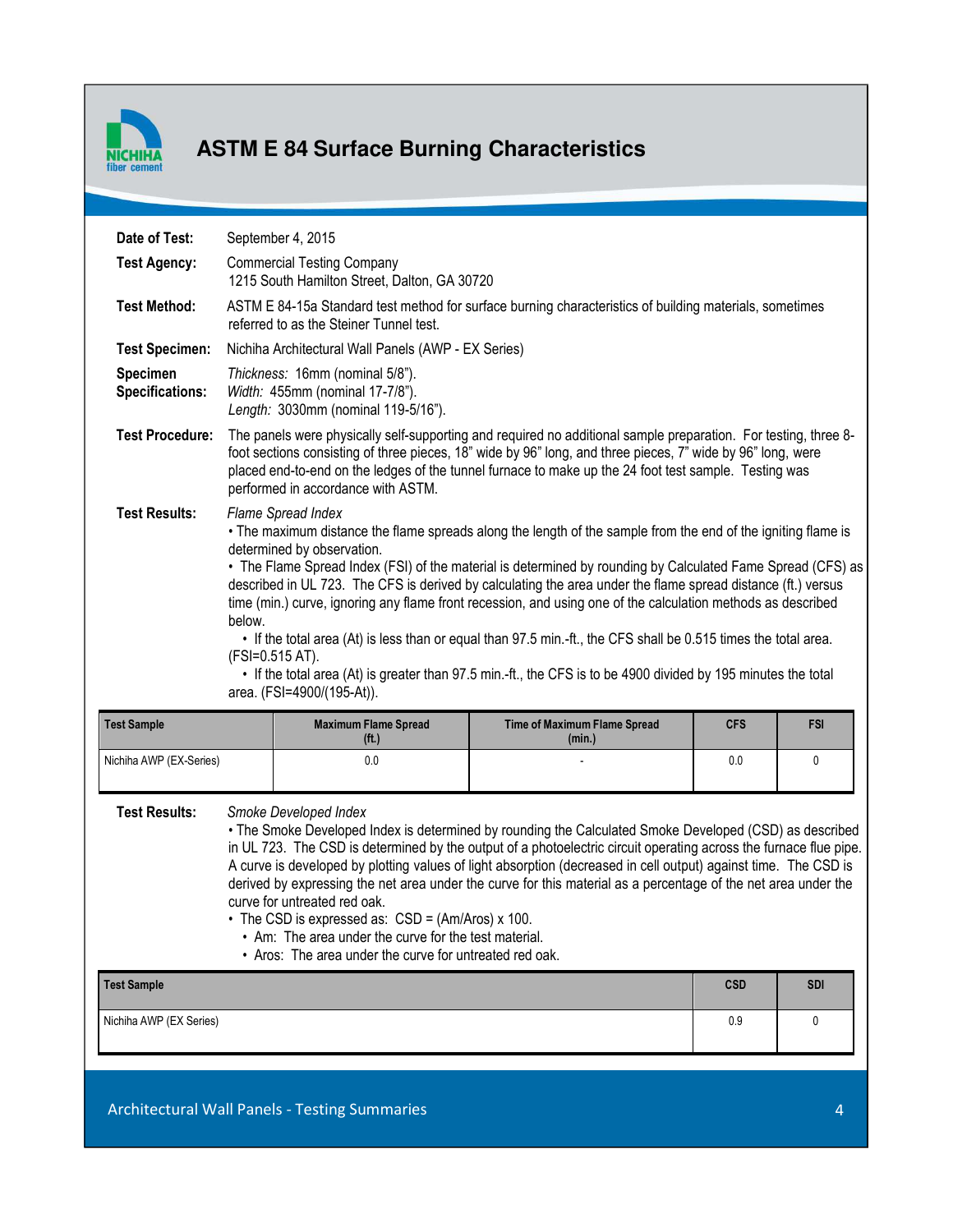

### **CAN/ULC S-102 Surface Burning Characteristics**

| Date of Test:                             | April 7, 2016                                                                                                                                                                                                                                                                                           |  |
|-------------------------------------------|---------------------------------------------------------------------------------------------------------------------------------------------------------------------------------------------------------------------------------------------------------------------------------------------------------|--|
| <b>Test Agency:</b>                       | Intertek Testing Services NA<br>1500 Brigantine Drive, Coquitlam, B.C. V3K 7C1                                                                                                                                                                                                                          |  |
| Test Method:                              | CAN/ULC S102-10 Standard Method of Test for Surface Burning Characteristics of Building Materials and<br>Assemblies.                                                                                                                                                                                    |  |
| <b>Test Specimen:</b>                     | Nichiha Architectural Wall Panels (AWP - EX Series)                                                                                                                                                                                                                                                     |  |
| <b>Specimen</b><br><b>Specifications:</b> | Thickness: 16mm (nominal 5/8").<br>Width: 455mm (nominal 17-7/8").<br>Length: 1818mm (nominal 71-9/16").                                                                                                                                                                                                |  |
| <b>Test Procedure:</b>                    | The panels were physically self-supporting and required no additional sample preparation. For testing, panels<br>were cut to 24" widths and were placed end-to-end on the ledges of the tunnel furnace to make up the 24 foot<br>test sample. Testing was performed in accordance with CAN/ULC S102-10. |  |

**Test Results:** 

#### (A) Flame Spread

The resultant flame spread ratings are as follows: (Rating rounded to nearest 5)

| Architectural Block™ Mocha | <b>Flame Spread</b> | <b>Flame Spread</b><br>Rating |
|----------------------------|---------------------|-------------------------------|
| Run 1                      |                     |                               |
| Run 2                      |                     |                               |
| Run 3                      |                     |                               |

#### **Smoke Developed**  $(B)$

The areas beneath the smoke developed curve and the related classifications are as follows: (Classification rounded to nearest 5)

| Architectural Block™ Mocha | <b>Smoke Developed</b> | <b>Smoked Developed</b><br><b>Classification</b> |
|----------------------------|------------------------|--------------------------------------------------|
| Run 1                      | 6                      |                                                  |
| Run 2                      |                        |                                                  |
| Run 3                      |                        |                                                  |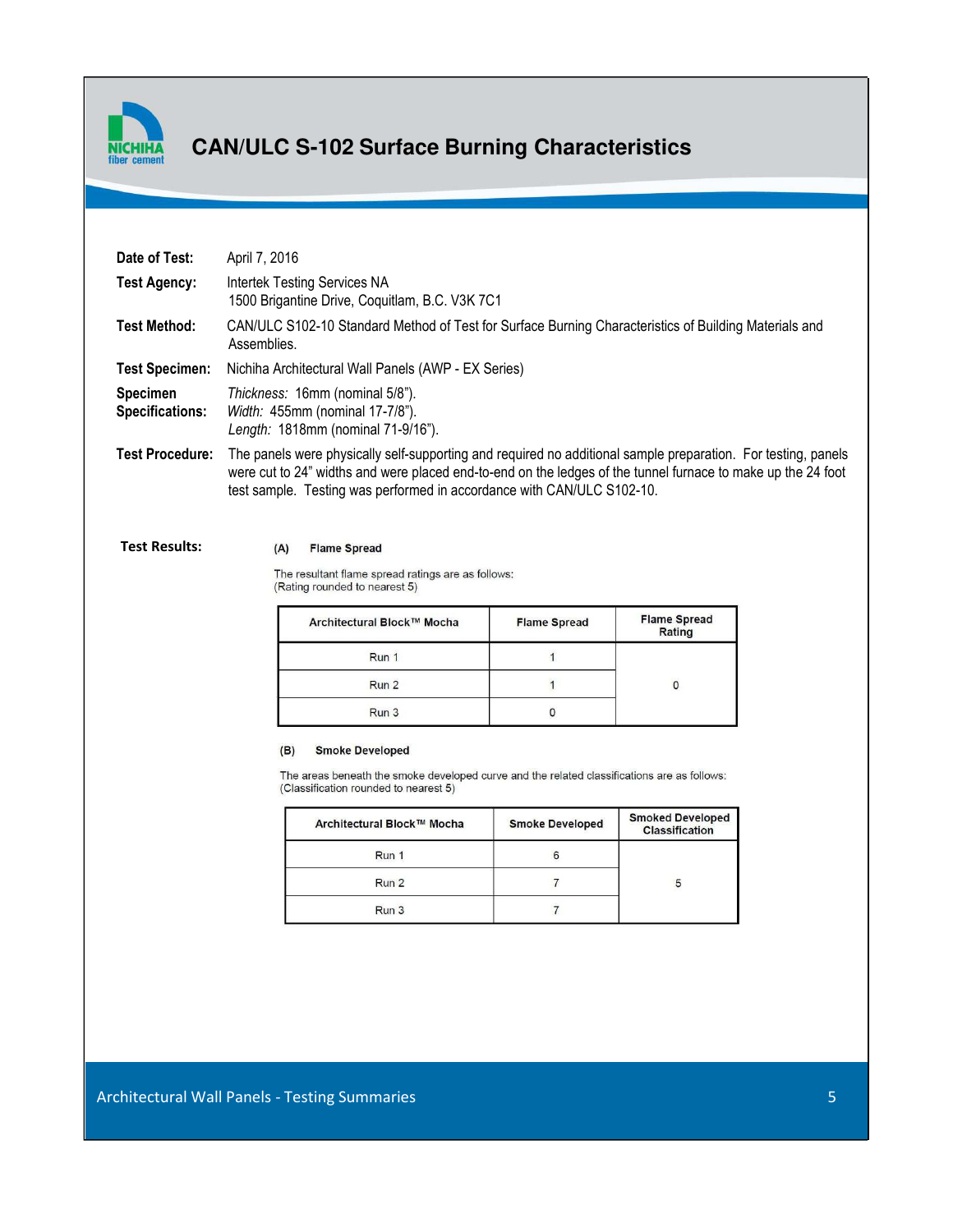

### **ASTM E 119/CAN/ULC S101-07 Fire Resistance of Wall Assembly**

| Date of Test:                             | June, 2001                                                                                                                                                                                                                                                                                                                                                                                                                                                                                                                                                                |
|-------------------------------------------|---------------------------------------------------------------------------------------------------------------------------------------------------------------------------------------------------------------------------------------------------------------------------------------------------------------------------------------------------------------------------------------------------------------------------------------------------------------------------------------------------------------------------------------------------------------------------|
| <b>Test Agency:</b>                       | Southwest Research Institute<br>6220 Culebra Road, San Antonio, TX 78228                                                                                                                                                                                                                                                                                                                                                                                                                                                                                                  |
| <b>Test Method:</b>                       | ASTM E 119 Standard practicing for fire tests of building construction and materials.                                                                                                                                                                                                                                                                                                                                                                                                                                                                                     |
| <b>Test Specimen:</b>                     | Nichiha Brick, Stone & Block Fiber Cement Panels                                                                                                                                                                                                                                                                                                                                                                                                                                                                                                                          |
| <b>Specimen</b><br><b>Specifications:</b> | Thickness: 18mm (nominal 3/4").<br>Width: 72" trimmed as needed for tests.<br>Length: 185" trimmed as needed for tests.<br>Other: 1/4" inch bead of hot melt caulk (identified as Type H-67564BB) provided as sealant between panels.                                                                                                                                                                                                                                                                                                                                     |
| <b>Test Panel</b><br>Structure:           | Base Wall: Standard gypsum base wall assembly, comprising of 2x4 stud at 16" spacing. One<br>layer of 5/8", Type X gypsum was attached to the interior side using 1-3/4" gypsum wallboard nails at 7" o.c. A<br>single layer of 5/8", Type X gypsum, 15 lb. felt paper was attached to the exterior side.<br>Nichiha Panel: The panels were assembled to the base wall with fasteners and clips provided by Nichiha.                                                                                                                                                      |
| <b>Test Procedure:</b>                    | The test panel was secured to the test fixture in accordance with the requirements of ASTM. The test exposes a<br>wall assembly to a standard fire exposure controlled to achieve specified temperatures throughout a specified<br>time period. The fire exposure may be followed by a standard hose stream test, which subjects the specimen to<br>impact, erosion, and cooling effects of the water stream.                                                                                                                                                             |
| <b>Test Results:</b>                      | The wall was evaluated with the exterior (Nichiha face) exposure. The walls successfully endured a 60 minute<br>fire exposure without developing excessive unexposed surface temperatures or allowing flaming on the unex-<br>posed side of the assembly. The data is shown below. At the conclusion of the 60 minute fire exposure, the<br>maximum unexposed surface temperature was 163°F, and the maximum average surface temperature was<br>156°F. The wall met the requirements for a 1 hour fire resistance rating under load bearing conditions of 300 lb./<br>ft. |
| <b>Time</b><br>(min:sec)                  | <b>Observations</b>                                                                                                                                                                                                                                                                                                                                                                                                                                                                                                                                                       |
| 00:00                                     | Sample wall loaded to 900 lb./ft., instrumentation verified, test started.                                                                                                                                                                                                                                                                                                                                                                                                                                                                                                |
| 04:00                                     | Light ignition of exposed side.                                                                                                                                                                                                                                                                                                                                                                                                                                                                                                                                           |
| 07:00                                     | Uniform burning of exposed side.                                                                                                                                                                                                                                                                                                                                                                                                                                                                                                                                          |
| 26:00                                     | Continued burning on exposed side, material separating at seams.                                                                                                                                                                                                                                                                                                                                                                                                                                                                                                          |
| 41:00                                     | Exfoliation of material on top left corner of the exposed side.                                                                                                                                                                                                                                                                                                                                                                                                                                                                                                           |
| 45:00                                     | Gypsum visible on more than 40% of exposed side.                                                                                                                                                                                                                                                                                                                                                                                                                                                                                                                          |

60:00 Test concluded. No passage of flames or hot gases to the unexposed side. 60:00+ Hose stream test conducted for 65 sec. No passage of water to unexposed side.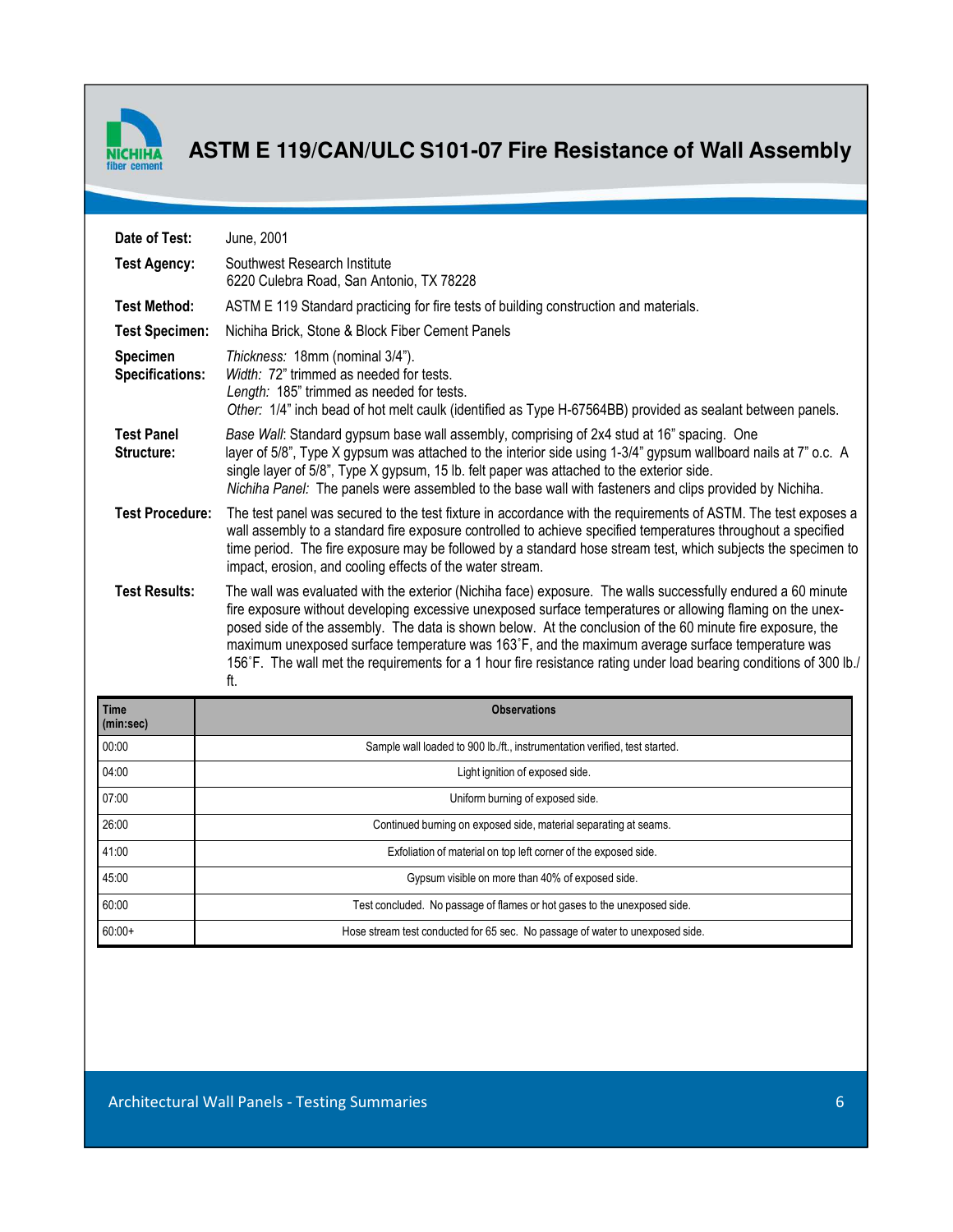

# **ASTM E 119/CAN/ULC S101-07 Fire Resistance of Wall Assembly**

| Date of Test:<br>June, 2001               |                                                                                                                                                                                                                                                                                                                                                                                                                                                                                                                                                                                                                   |
|-------------------------------------------|-------------------------------------------------------------------------------------------------------------------------------------------------------------------------------------------------------------------------------------------------------------------------------------------------------------------------------------------------------------------------------------------------------------------------------------------------------------------------------------------------------------------------------------------------------------------------------------------------------------------|
| <b>Test Agency:</b>                       | Southwest Research Institute<br>6220 Culebra Road, San Antonio, TX 78228                                                                                                                                                                                                                                                                                                                                                                                                                                                                                                                                          |
| <b>Test Method:</b>                       | ASTM E 119 Standard practicing for fire tests of building construction and materials.                                                                                                                                                                                                                                                                                                                                                                                                                                                                                                                             |
| <b>Test Specimen:</b>                     | Nichiha Brick, Stone & Block Fiber Cement Panels                                                                                                                                                                                                                                                                                                                                                                                                                                                                                                                                                                  |
| <b>Specimen</b><br><b>Specifications:</b> | Thickness: 18mm (nominal 3/4").<br>Width: 72" trimmed as needed for tests.<br>Length: 185" trimmed as needed for tests.<br>Other: 1/4" inch bead of hot melt caulk (identified as Type H-67564BB) provided as sealant between panels.                                                                                                                                                                                                                                                                                                                                                                             |
| <b>Test Panel</b><br>Structure:           | Base Wall: Standard gypsum base wall assembly, comprising of 3-5/8", 18GA metal C-stud at 16" spacing. One<br>layer of 5/8", Type X gypsum was attached to the interior side using 1-1/4" screws at 8" perimeter and 12" field<br>centers. A single layer of 1/2", Type X gypsum, 15 lb. felt paper was attached to the exterior side.<br>Nichiha Panel: The panels were assembled to the base wall with fasteners and clips provided by Nichiha.                                                                                                                                                                 |
| <b>Test Procedure:</b>                    | The test panel was secured to the test fixture in accordance with the requirements of ASTM. The test exposes a<br>wall assembly to a standard fire exposure controlled to achieve specified temperatures throughout a specified<br>time period. The fire exposure may be followed by a standard hose stream test, which subjects the specimen to<br>impact, erosion, and cooling effects of the water stream.                                                                                                                                                                                                     |
| <b>Test Results:</b>                      | The wall was evaluated with the exterior (Nichiha face) exposure. The walls successfully endured a 60 minute<br>fire exposure without developing excessive surface temperatures or allowing flaming on the unexposed side of<br>the assembly. The data is shown below. At the conclusion of the 60 minute fire exposure, the maximum unex-<br>posed surface temperature was 219°F, and the maximum average surface temperature was 213°F. A second<br>wall was evaluated for hose stream requirements. The exterior (Nichiha face) exposed assembly met the<br>perform- ance requirements for a 60 minute rating. |
| Time<br>(min:sec)                         | <b>Observations</b>                                                                                                                                                                                                                                                                                                                                                                                                                                                                                                                                                                                               |
| 01:45                                     | Flash fire along interior of wall, light flames over exposed surface.                                                                                                                                                                                                                                                                                                                                                                                                                                                                                                                                             |
| 02:30                                     | Exposed surface fire is reduced.                                                                                                                                                                                                                                                                                                                                                                                                                                                                                                                                                                                  |
| 15:00                                     | Flaming along edges and seams of wall panels only.                                                                                                                                                                                                                                                                                                                                                                                                                                                                                                                                                                |
| 23:00                                     | Edges along center line of sample are curling away from the base wall.                                                                                                                                                                                                                                                                                                                                                                                                                                                                                                                                            |
| 36:00                                     | Exposed face curling away from base wall and falling from the surface. Felt paper is exposed and burning.                                                                                                                                                                                                                                                                                                                                                                                                                                                                                                         |
| 48:00                                     | Exposed face is completely exfoliated, continued light burning.                                                                                                                                                                                                                                                                                                                                                                                                                                                                                                                                                   |
| 60:00                                     | Test concluded. No apparent deflections.                                                                                                                                                                                                                                                                                                                                                                                                                                                                                                                                                                          |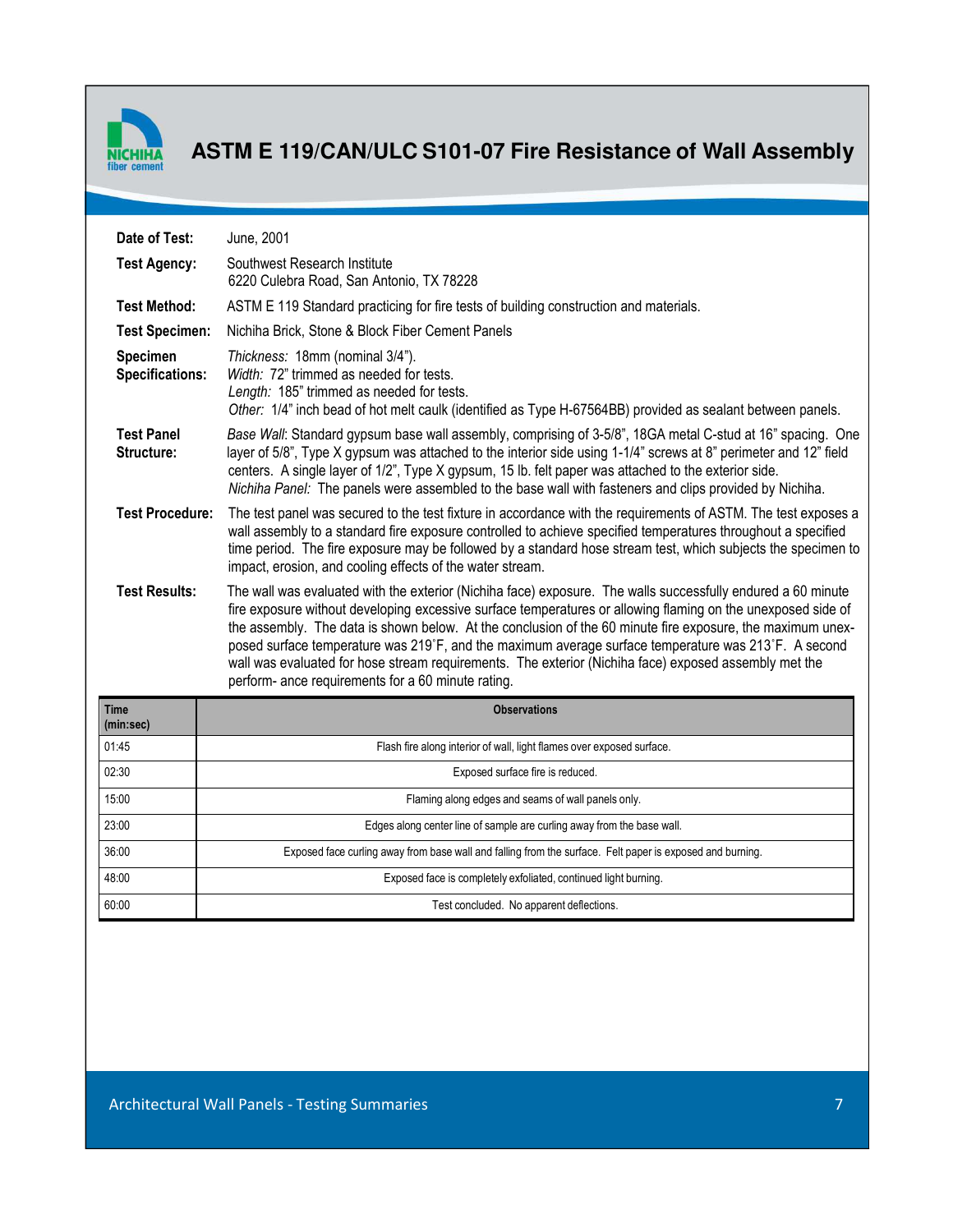

# **ASTM E 228 Physical Properties**

| Date of Test:                             | January, 2002                                                                                                                                |
|-------------------------------------------|----------------------------------------------------------------------------------------------------------------------------------------------|
| Test Agency:                              | RADCO, Inc., Listing & Testing Division (Resources, Applications, Designs and Controls, Inc.)<br>3220 East 59th Street, Long Beach, CA 90805 |
| <b>Test Method:</b>                       | ASTM E 228 this test measures mean coefficient of linear thermal expansion.                                                                  |
| <b>Test Specimen:</b>                     | Nichiha Brick, Stone & Block Fiber Cement Panels                                                                                             |
| <b>Specimen</b><br><b>Specifications:</b> | Thickness: 18mm (nominal 3/4").<br>Width: Various.<br>Length: Various.                                                                       |
| <b>Test Procedure:</b>                    | The test was performed in accordance to requirements of ASTM.                                                                                |
| <b>Test Results:</b>                      | The Nichiha Brick, Stone and Block Fiber Cement Panels successfully comply with the requirements specified in<br>ICC-ES.                     |

| <b>ASTM</b> | Test Performed                                | <b>AC 90 Rea.</b>                      | Test Result                              |
|-------------|-----------------------------------------------|----------------------------------------|------------------------------------------|
| E 228       | Mean coefficient of linear thermal expansion. | Maximum $1.0 \times 10$ ^ -5 in /in /F | Maximum $1.0 \times 3.18$ ^ -6 in /in /F |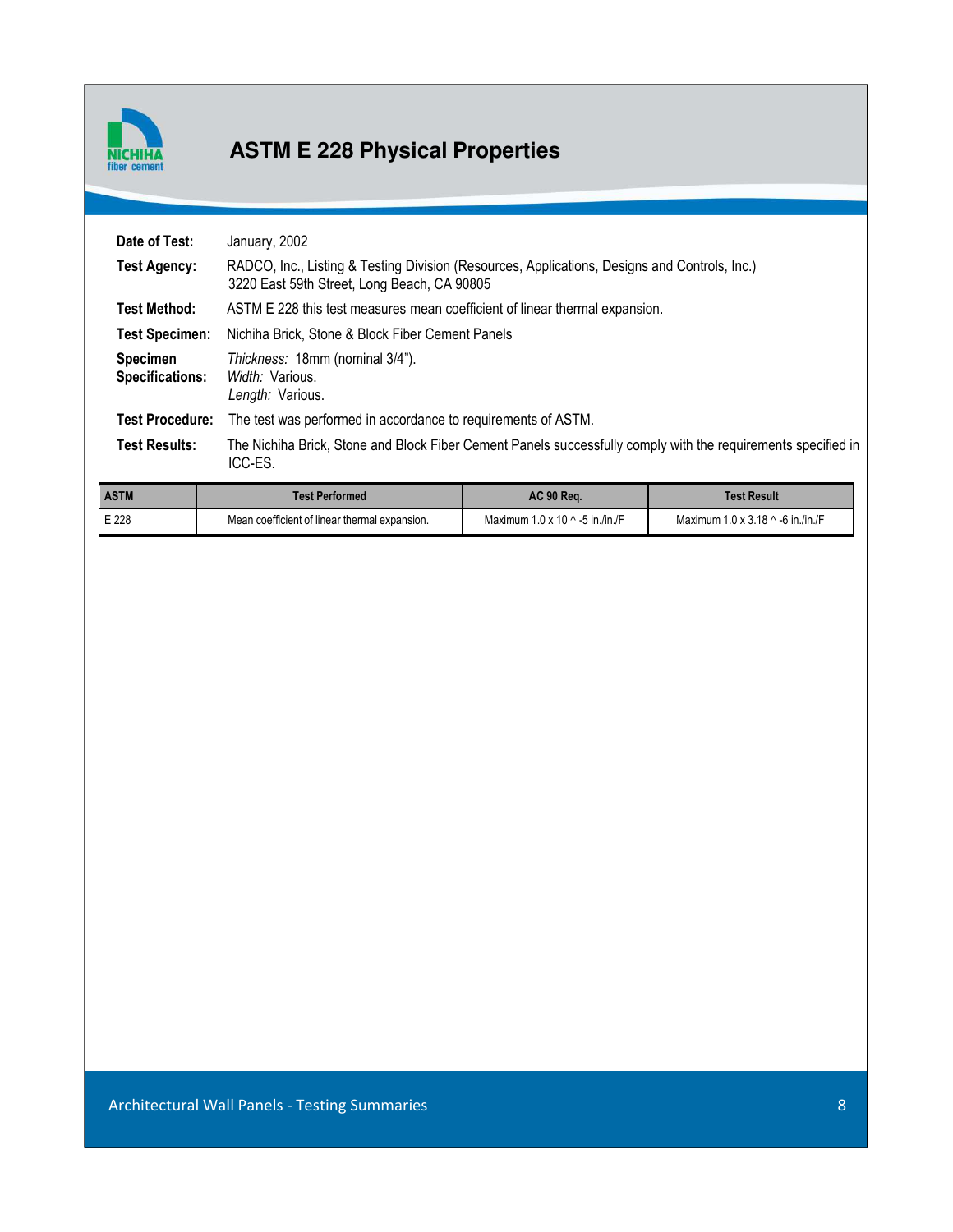

# **ASTM E 331 Water Penetration Test - Open Stud 16" o.c.**

| Date of Test:                             | May, 2001                                                                                                                                                                                                                                                                                                                                                                                                                                                                                                                         |
|-------------------------------------------|-----------------------------------------------------------------------------------------------------------------------------------------------------------------------------------------------------------------------------------------------------------------------------------------------------------------------------------------------------------------------------------------------------------------------------------------------------------------------------------------------------------------------------------|
| <b>Test Agency:</b>                       | UL (Underwriters Laboratories, Inc.)<br>333 Pfingsten Road, Northbrook, IL 60062                                                                                                                                                                                                                                                                                                                                                                                                                                                  |
| <b>Test Method:</b>                       | ASTM E 331 Standard test method for water penetration of exterior windows, curtain walls, and doors by uni-<br>form static air pressure difference.                                                                                                                                                                                                                                                                                                                                                                               |
| <b>Test Specimen:</b>                     | Nichiha Brick, Stone & Block Fiber Cement Panels                                                                                                                                                                                                                                                                                                                                                                                                                                                                                  |
| <b>Specimen</b><br><b>Specifications:</b> | Thickness: 18mm (nominal 3/4").<br>Width: 455mm (nominal 18").<br>Length: 610mm (nominal 2').                                                                                                                                                                                                                                                                                                                                                                                                                                     |
| <b>Test Structure:</b>                    | Support Frame: 8 feet (2,438mm) in width x 8 feet (2,438mm) in height frames were constructed from 2x4 nomi-<br>nal (38mm x76mm) Spruce-Pine-Fir (SPF) studs placed on 16" o.c.<br>Frame Cover (Sheathing): Open stud (no sheathing).<br>Nichiha Panel: Each panel was fastened using Nichiha short clips (JE 402) at each frame member, and was<br>fastened using Nichiha long clips (JE403) at the panel vertical joint locations. Nichiha aluminum clips are no<br>longer available, Nichiha now offers stainless steel clips. |
| <b>Test Procedure:</b>                    | • Each test specimen was sealed against the test chamber with the fiber cement sheathed facing the test cham-<br>ber. The stud cavities of the back side of the sample was visible to inspection for water penetration.<br>. A positive pressure of 6.3 psf was applied to the samples and the water spray system was turned on to deliver<br>a minimum water spray of 5 gal./sq. ft. h uniformly against the 8' (2,438mm) x 8' (2,438mm) exposed surface of<br>the test specimen. The test duration was 15 minutes.              |
| <b>Test Results:</b>                      | The test result is shown in the table below.                                                                                                                                                                                                                                                                                                                                                                                                                                                                                      |
|                                           |                                                                                                                                                                                                                                                                                                                                                                                                                                                                                                                                   |

| <b>Specimen</b> | <b>Observed Water Leakage Into Wall Cavity</b> |
|-----------------|------------------------------------------------|
|                 | No                                             |
|                 | No                                             |
|                 | No                                             |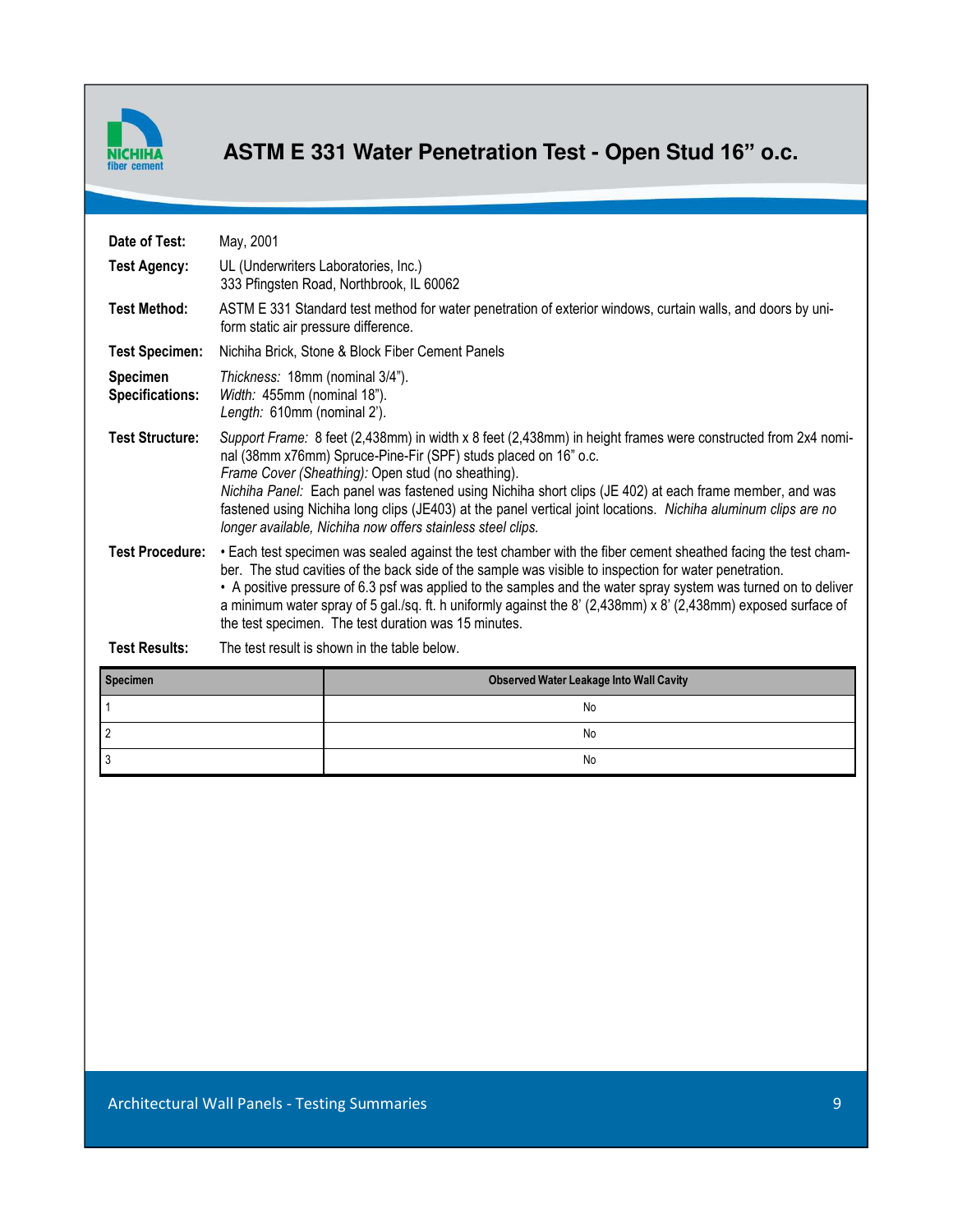

### **ASTM G 23 Weather Resistance**

| Date of Test:                             | November, 2000                                                                                                                                                                                                                                                                                                                                                                                                                                                                                                    |
|-------------------------------------------|-------------------------------------------------------------------------------------------------------------------------------------------------------------------------------------------------------------------------------------------------------------------------------------------------------------------------------------------------------------------------------------------------------------------------------------------------------------------------------------------------------------------|
| <b>Test Agency:</b>                       | UL (Underwriters Laboratories, Inc.)<br>333 Pfingsten Road, Northbrook, IL 60062                                                                                                                                                                                                                                                                                                                                                                                                                                  |
| <b>Test Method:</b>                       | ASTM G 23 Standard practice for operating light-exposure apparatus (Carbon-Arc Type) with and<br>without water for exposure of nonmetallic materials.                                                                                                                                                                                                                                                                                                                                                             |
| <b>Test Specimen:</b>                     | Nichiha Brick, Stone & Block Fiber Cement Panels                                                                                                                                                                                                                                                                                                                                                                                                                                                                  |
| <b>Specimen</b><br><b>Specifications:</b> | Thickness: 18mm (nominal 3/4").<br>Width: 455mm (nominal 18").<br>Length: 229mm (nominal 9").                                                                                                                                                                                                                                                                                                                                                                                                                     |
| <b>Test Procedure:</b>                    | • The test procedure followed the "Method 1" operating schedule as referenced in ASTM G 23 which<br>requires continuous exposure to light and intermittent exposure to water spray.<br>• The specimens were mounted in the drum of the test apparatus to receive the greatest uniformity of<br>radiant<br>exposure.<br>• The tests were conducted for 2000 with cycles of 102 minutes of light followed by 18 minutes of light<br>and wa- ter spray.<br>• Black panel temperature was $145\pm5^{\circ}$ (62.8°C). |
| <b>Test Results:</b>                      | • Each test sample was viewed under 5x magnification upon completion of the testing. There was no<br>cracking, checking, crazing, erosion or other detrimental effects observed.<br>• Observation of the test samples after the accelerating weathering test showed no characteristics<br>that would adversely affect the performance of the panels as exterior covering materials.                                                                                                                               |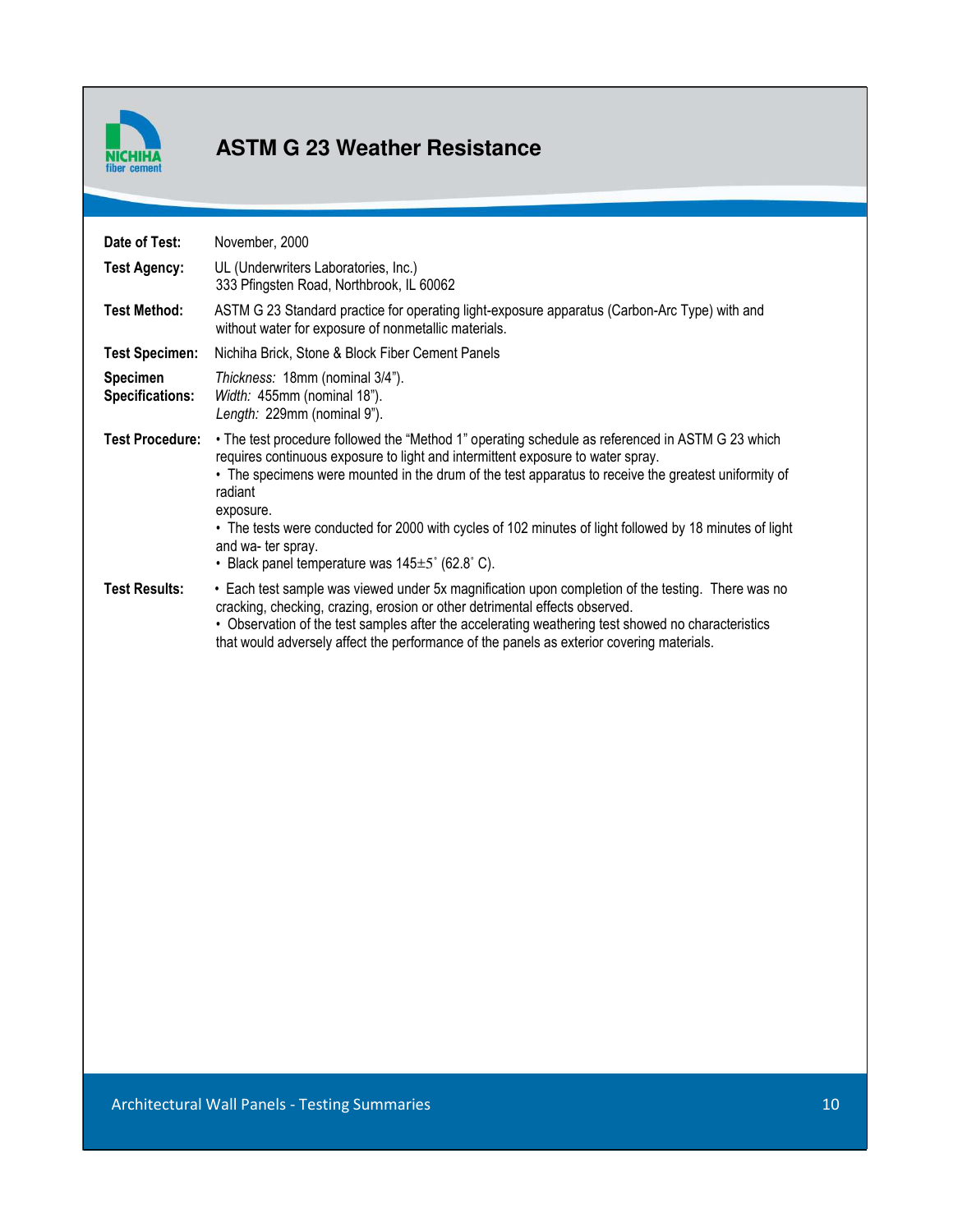

#### **AAMA 509-09 Rain Screen ABILITY STATE FIRE FIRE FIRE TESTS**

| Date of Test:<br>Test Agency:             | October 15, 2012<br><b>Fenestration Testing Laboratory</b><br>8148 N.W. 74 <sup>th</sup> Avenue, Medley, FL 33166                                                                                                                                                                                                                                                                                                                                                                                                                                                                                                                                                                                                                                                                             |
|-------------------------------------------|-----------------------------------------------------------------------------------------------------------------------------------------------------------------------------------------------------------------------------------------------------------------------------------------------------------------------------------------------------------------------------------------------------------------------------------------------------------------------------------------------------------------------------------------------------------------------------------------------------------------------------------------------------------------------------------------------------------------------------------------------------------------------------------------------|
| <b>Test Method:</b>                       | AAMA 509-09 - Voluntary Test and Classification Method of Drained and Back Ventilated Rain Screen Wall<br><b>Cladding Systems</b>                                                                                                                                                                                                                                                                                                                                                                                                                                                                                                                                                                                                                                                             |
| <b>Test Specimen:</b>                     | Nichiha Architectural Wall Panels                                                                                                                                                                                                                                                                                                                                                                                                                                                                                                                                                                                                                                                                                                                                                             |
| <b>Specimen</b><br><b>Specifications:</b> | <i>Thickness:</i> 16 mm (5/8" nominal) Length: various <i>Width: various</i><br>One full-length steel starter track (FA100B) was installed at the bottom of an 8'x 8' support frame, located<br>$\frac{3}{4}$ " from bottom edge, with one 5mm corrugated shim (FS 1005) behind it. Starter track was installed<br>using one No. 8 by 1-1/2" long flat head wood screw at each end and at each vertical stud. Three 26"<br>long aluminum panel clips (JES301) were installed horizontally on each row of panels over 5mm<br>corrugated shim using No. 8 by 1-1/2" wood screws at each vertical stud. Cladding was installed at the<br>top of the sample wall by face-fastening panels with No. 10 by 2" long flat head wood screws through two<br>5mm corrugated shims at each vertical stud. |

 **Test Procedure:** The test was performed in accordance with AAMA instructions, including ASTM E283 Air Infiltration Tests**, ½** Design Load Tests – Positive and Negative, Design Load Tests – Positive and Negative, ½ Structural Load Tests – Positive and Negative, and Uniform Structural Tests – Positive and Negative.

#### **Test Results:**

| <b>Test</b>                                                                                   | <b>Results</b> |
|-----------------------------------------------------------------------------------------------|----------------|
| Air Infiltration – Initial tare of test chamber and Air Water Barrier (AWB)                   | Passed         |
| Air Infiltration – Results after purposely designed defects are drilled in the AWB            | Passed         |
| Air Infiltration – Results through the AWB, inclusive of defects and installation of cladding | Passed         |
| Air Infiltration – Initial tare with gate valve open                                          | Passed         |
| 1/2 Design Load Test - Positive Load                                                          | Passed         |
| Design Load Test - Positive Load                                                              | Passed         |
| 1/2 Design Load Test - Negative Load                                                          | Passed         |
| Design Load Test - Negative Load                                                              | Passed         |
| Air Infiltration Test                                                                         | Passed         |
| 1/2 Structural Load Test - Positive                                                           | Passed         |
| Uniform Structural Test - Positive                                                            | Passed         |
| 1/2 Structural Load Test - Negative                                                           | Passed         |
| Uniform Structural Test - Negative                                                            | Passed         |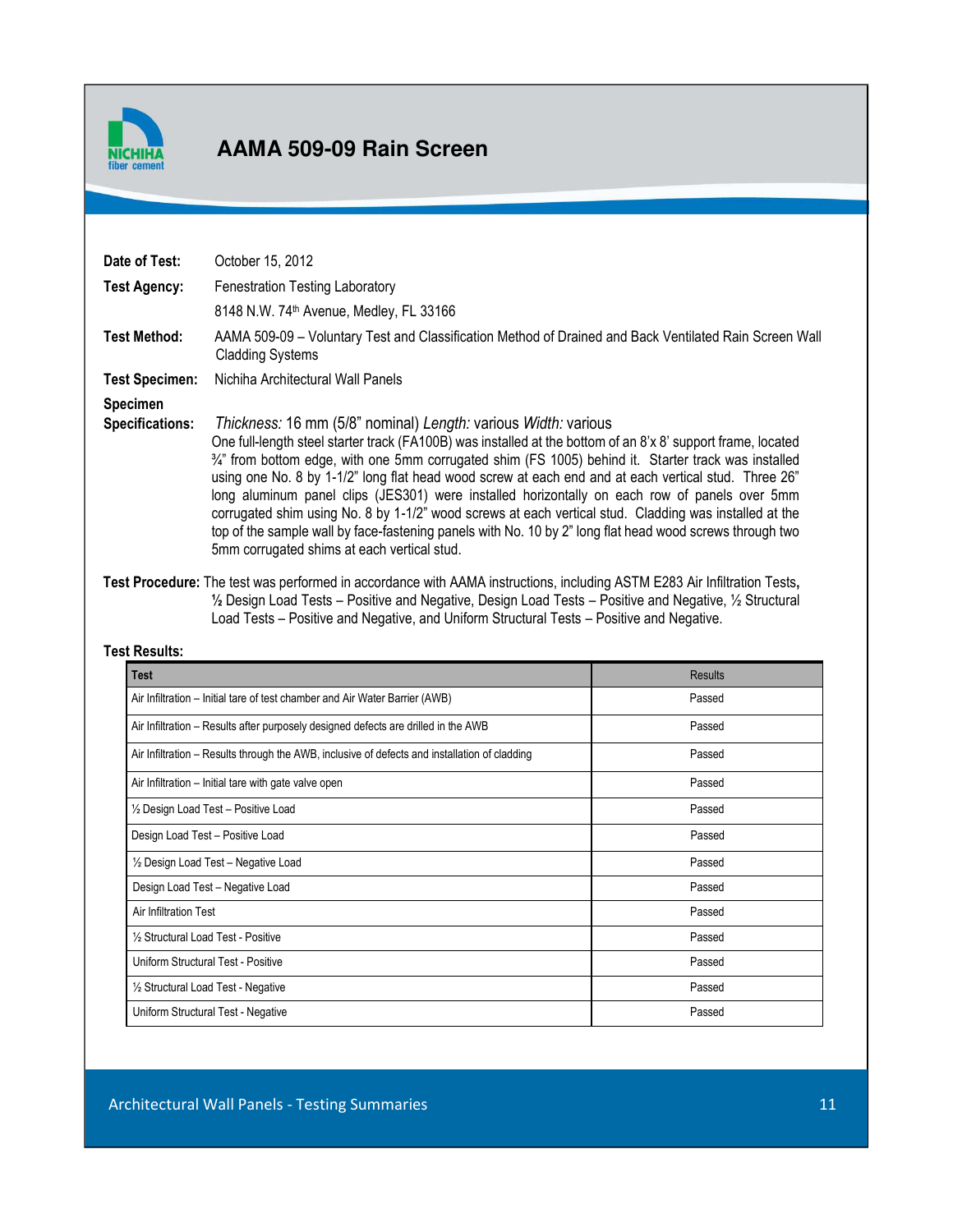

# **ASTM AND ASSEM PROPERTIES**

| Date of Test:<br><b>Test Agency:</b>      | October 8, 2014<br>Southwest Research Institute<br>6220 Culebra Road, San Antonio, TX 78238-5166                                                                                                                                                                                       |
|-------------------------------------------|----------------------------------------------------------------------------------------------------------------------------------------------------------------------------------------------------------------------------------------------------------------------------------------|
|                                           | SwRI Project No. 01.19582.01.220                                                                                                                                                                                                                                                       |
| <b>Test Method:</b>                       | National Fire Protection Association (NFPA) 268 - 2012 Edition - Standard Test Method for<br>Determining Ignitibility of Exterior Wall Assemblies Using a Radiant Heat Energy Source.                                                                                                  |
| <b>Test Specimen:</b>                     | Nichiha Architectural Wall Panels (EX Series), JEL777 Panel clips, 10mm Spacer, FA100B Starter<br><b>Track</b>                                                                                                                                                                         |
| <b>Specimen</b><br><b>Specifications:</b> | Nichiha Architectural Wall Panels, 18" x 6' x 5/8" (455mm x 1,818mm x 16mm), were cut to<br>width for 4' x 8' metal stud assembly and installed via Nichiha attachment hardware -<br>Starter Track and Panel Clips. Top course cut to height and face fastened over Nichiha<br>Spacer. |
| <b>Test Procedure:</b>                    | Test conducted in accordance with NFPA 268 standard, with sample cladding<br>subjected to a minimum radiant heat flux of 12.5 kW/m2 $\pm$ 5% in the presence of a<br>pilot ignition source for a 20-minute period.                                                                     |
| <b>Test Results:</b>                      | The wall assembly met the acceptance criteria given in the NFPA 268 standard. No<br>sustained flaming exhibited.                                                                                                                                                                       |
|                                           |                                                                                                                                                                                                                                                                                        |
|                                           |                                                                                                                                                                                                                                                                                        |
|                                           |                                                                                                                                                                                                                                                                                        |
|                                           |                                                                                                                                                                                                                                                                                        |
|                                           |                                                                                                                                                                                                                                                                                        |
|                                           |                                                                                                                                                                                                                                                                                        |
|                                           |                                                                                                                                                                                                                                                                                        |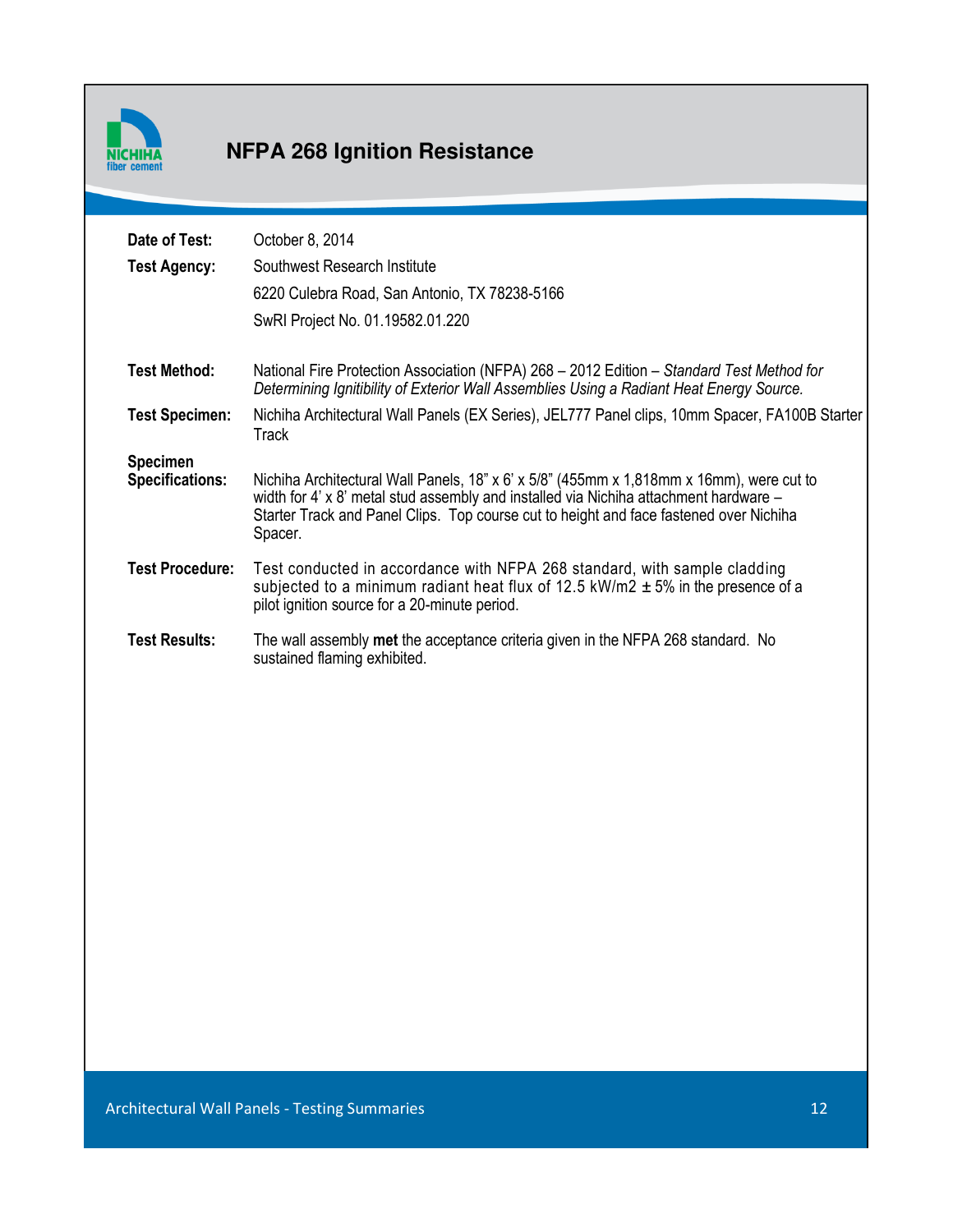

# **NFPA 285 – Fire Propagation**

| Date of Test:          | April 24, 2014                                                                                                                                                                                                                                                                                                                                                                                                                                                                                                                                                                                                                                                                                                                                                                                                                                                                             |    |
|------------------------|--------------------------------------------------------------------------------------------------------------------------------------------------------------------------------------------------------------------------------------------------------------------------------------------------------------------------------------------------------------------------------------------------------------------------------------------------------------------------------------------------------------------------------------------------------------------------------------------------------------------------------------------------------------------------------------------------------------------------------------------------------------------------------------------------------------------------------------------------------------------------------------------|----|
| <b>Test Agency:</b>    | Southwest Research Institute<br>6220 Culebra Road, San Antonio, TX 78238-5166<br>SwRI Project No. 01.19577.01.608                                                                                                                                                                                                                                                                                                                                                                                                                                                                                                                                                                                                                                                                                                                                                                          |    |
| <b>Test Method:</b>    | National Fire Protection Association (NFPA) 285 - 2012 Edition - Standard Fire Test Method for<br>Evaluation of Fire Propagation Characteristics of Exterior Nonload-Bearing Wall Assemblies containing<br>Combustible Components.                                                                                                                                                                                                                                                                                                                                                                                                                                                                                                                                                                                                                                                         |    |
| <b>Test Specimen:</b>  | Nichiha architectural Wall panels (EX Series), JEL777 Panel Clips, 10mm Spacer, Single Flange Sealant<br>Backer, Starter Track T300, Vertical panel Starter Track.                                                                                                                                                                                                                                                                                                                                                                                                                                                                                                                                                                                                                                                                                                                         |    |
| Specimen               |                                                                                                                                                                                                                                                                                                                                                                                                                                                                                                                                                                                                                                                                                                                                                                                                                                                                                            |    |
| <b>Specifications:</b> | Full size Nichiha Architectural Wall Panels, 18" x 6' x 5/8" (455mm x 1,818mm x 16mm), and reduced<br>panels, cut at terminations, were installed via Nichiha attachment hardware - starter track and panel clips<br>fastened to 18 gauge, 3-5/8" C-channel steel studs, spaced 16" on center. Steel framing was sheathed<br>on the interior with 5/8" Type X gypsum and on the exterior side with 1/2" Densglass Gold Sheathing.<br>Stud wall cavities were lined with 4" thick, 4-pct, mineral wool insulation. The exterior sheathing was<br>covered with a layer of Tyvek Commercial Wrap. The two-story assembly included a 78" x 30" window<br>opening. Panels were face fastened over 10mm Spacer at window head and sill and at the top of the<br>wall. The Vertical Panel Starter Track was used at the window header, installed over 10mm Spacer prior<br>to panel installation. |    |
| <b>Test Procedure:</b> | Test conducted in accordance with NFPA 285 standard, with matrix of temperature measurement<br>devices recording data throughout the assembly, including, but not limited to, the panels' surface, the air<br>cavity between the back of the panels and face of the Densglass sheathing, and burn room ceiling. The<br>test was comprised of three parts with a total duration of 40 minutes, including a 10-minute observation<br>period at the end. The burn room burners acted alone for the first five minutes. Next, a window burner<br>was placed to provide flame exposure directly to the assembly exterior face, and the test continued for<br>25 minutes until the burners were deactivated and the 10-minute observation period began.                                                                                                                                          |    |
| <b>Test Results:</b>   | The wall assembly met the acceptance criteria given in the NFPA 285 standard.                                                                                                                                                                                                                                                                                                                                                                                                                                                                                                                                                                                                                                                                                                                                                                                                              |    |
|                        | No vertical flame propagation to 10 feet above the top of the window.<br>$\blacksquare$<br>No lateral flame propagation to 5 feet from the centerline of the window.<br>$\frac{1}{2}$<br>Surface temperature readings did not exceed 1000° F at any time.<br>$\qquad \qquad \blacksquare$<br>Temperatures in the air cavity did not exceed 1000° F at any time.<br>$\overline{\phantom{a}}$<br>Flame propagation did not occur in the second floor test room at any time, nor did<br>$\qquad \qquad \blacksquare$<br>temperatures exceed 500° F at any time.                                                                                                                                                                                                                                                                                                                               |    |
|                        |                                                                                                                                                                                                                                                                                                                                                                                                                                                                                                                                                                                                                                                                                                                                                                                                                                                                                            |    |
|                        | Architectural Wall Panels - Testing Summaries                                                                                                                                                                                                                                                                                                                                                                                                                                                                                                                                                                                                                                                                                                                                                                                                                                              | 13 |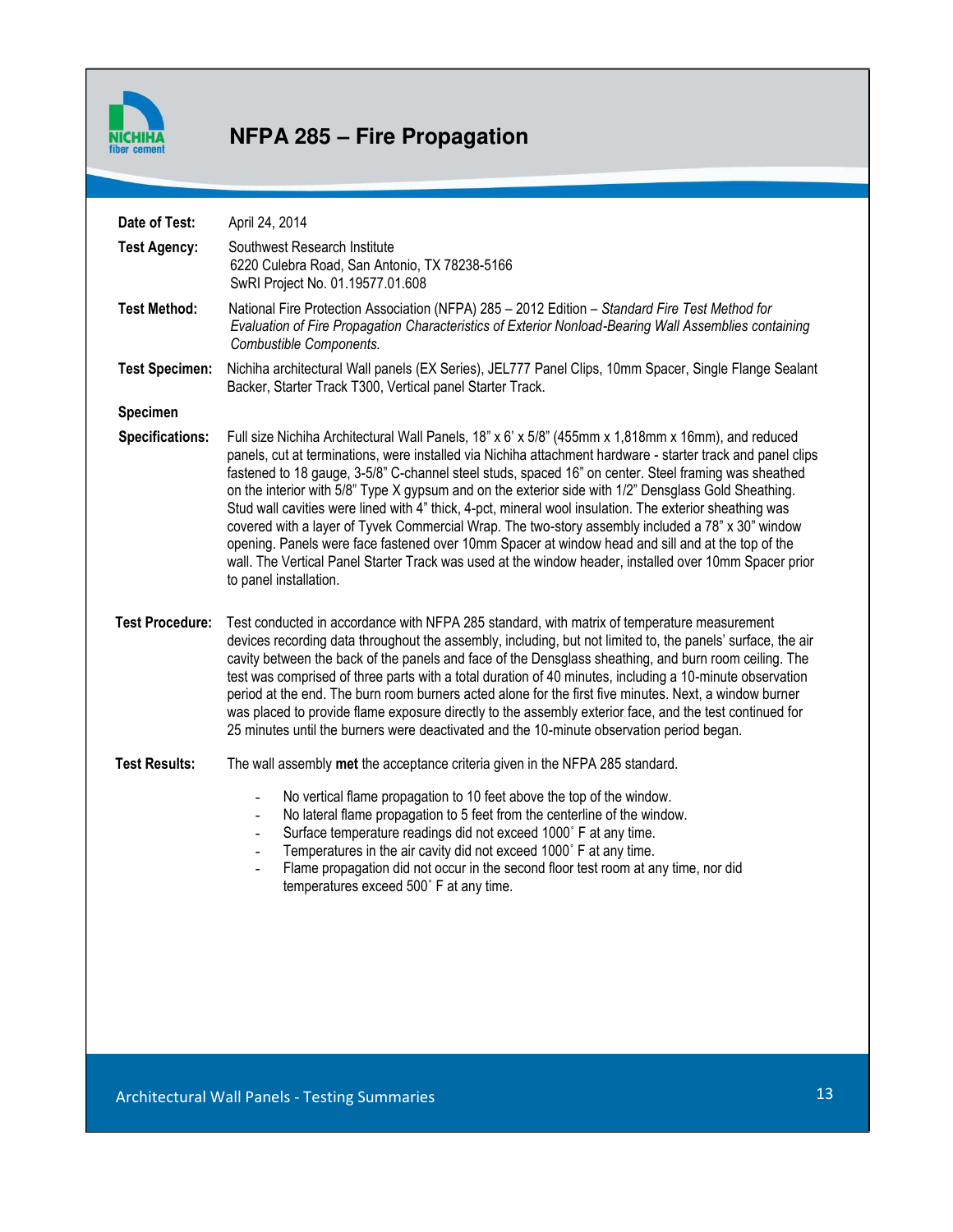

# **CAN/ULC S-134 – Fire Propagation**

| Date of Test:          | September 17, 2015                                                                                                                                                                                                                                                                                                                                                                                                                                                                                                                                                                                                                                                                                                                                                                                                                                                                                                                                                                                                                                                                                                                                                 |
|------------------------|--------------------------------------------------------------------------------------------------------------------------------------------------------------------------------------------------------------------------------------------------------------------------------------------------------------------------------------------------------------------------------------------------------------------------------------------------------------------------------------------------------------------------------------------------------------------------------------------------------------------------------------------------------------------------------------------------------------------------------------------------------------------------------------------------------------------------------------------------------------------------------------------------------------------------------------------------------------------------------------------------------------------------------------------------------------------------------------------------------------------------------------------------------------------|
| <b>Test Agency:</b>    | NRC Fire Safety Laboratory<br>Mississippi Mills, Ontario<br>NRC Report No. A1-007541.1                                                                                                                                                                                                                                                                                                                                                                                                                                                                                                                                                                                                                                                                                                                                                                                                                                                                                                                                                                                                                                                                             |
| <b>Test Method:</b>    | CAN/ULC S134-13 - Standard Method of Fire Test for Evaluation of Exterior Wall Assemblies.                                                                                                                                                                                                                                                                                                                                                                                                                                                                                                                                                                                                                                                                                                                                                                                                                                                                                                                                                                                                                                                                         |
| <b>Test Specimen:</b>  | Nichiha Architectural Wall Panels (EX Series), JEL777 Panel Clips, 10mm Spacer, Double Flange<br>Sealant Backer, and Starter Track FA700.                                                                                                                                                                                                                                                                                                                                                                                                                                                                                                                                                                                                                                                                                                                                                                                                                                                                                                                                                                                                                          |
| Specimen               |                                                                                                                                                                                                                                                                                                                                                                                                                                                                                                                                                                                                                                                                                                                                                                                                                                                                                                                                                                                                                                                                                                                                                                    |
| Specifications:        | Full size Nichiha Architectural Wall Panels, 18" x 10' x 5/8" (455mm x 3,030mm x 16mm), and reduced<br>panels, cut at the window sill and jambs, were installed via Nichiha attachment hardware - Starter Track<br>and Panel Clips fastened to 2x4 wood studs, spaced 16" on center. Wood framing was sheathed on the<br>interior with 5/8" Type X gypsum and on the exterior side with 5/8" Fire Resistant Plywood Sheathing.<br>Stud wall cavities were lined with 3.5" thick fiberglass insulation batts. The exterior sheathing was<br>covered with a layer of Tyvek WRB. The 10 meter assembly included a 2.51 x 1.42 m window opening.<br>The sample assembly included a Double Flange Sealant Backer vertical joint above the center of the<br>window, up to a height of 2.73 meters where there was a horizontal/compression joint. FA700 Starter<br>Track was used at the wall base, window header, and above the compression joint. The top edge of the<br>panels just below the horizontal/compression joint and those at top of the wall were face fastened over<br>10mm Spacer. Otherwise all other panel edges were secured with JEL777 Panel Clips. |
| <b>Test Procedure:</b> | Test conducted in accordance with CAN/ULC S134 standard with a matrix of temperature measurement<br>devices recording data throughout the assembly, including, but not limited to, the panels' surface, on the<br>WRB, on the interior gypsum sheathing, and within the burn room. The test lasted 60 minutes with flame<br>ignition/gas flow ramping upwards until the 20 minute mark. At 20 minutes, the gas flow reduction began<br>until cut off at 25 minutes. The assembly was then monitored until the 60 minute mark.                                                                                                                                                                                                                                                                                                                                                                                                                                                                                                                                                                                                                                      |
| <b>Test Results:</b>   | The wall assembly met the acceptance criteria given in the CAN/ULC S134 standard.                                                                                                                                                                                                                                                                                                                                                                                                                                                                                                                                                                                                                                                                                                                                                                                                                                                                                                                                                                                                                                                                                  |
|                        | No vertical flame propagation to 5 meters above the top of the window.<br>$\overline{\phantom{0}}$<br>Highest flames measured at 2.5 m<br>$\circ$<br>The maximum one-minute averaged value of the total heat flux density at 3.5 m above the top<br>$\overline{\phantom{0}}$<br>of the window did not exceed 35 kW/m <sup>2</sup> .<br>Max one-minute averaged value was 25.4 kW/m <sup>2</sup><br>$\circ$                                                                                                                                                                                                                                                                                                                                                                                                                                                                                                                                                                                                                                                                                                                                                         |